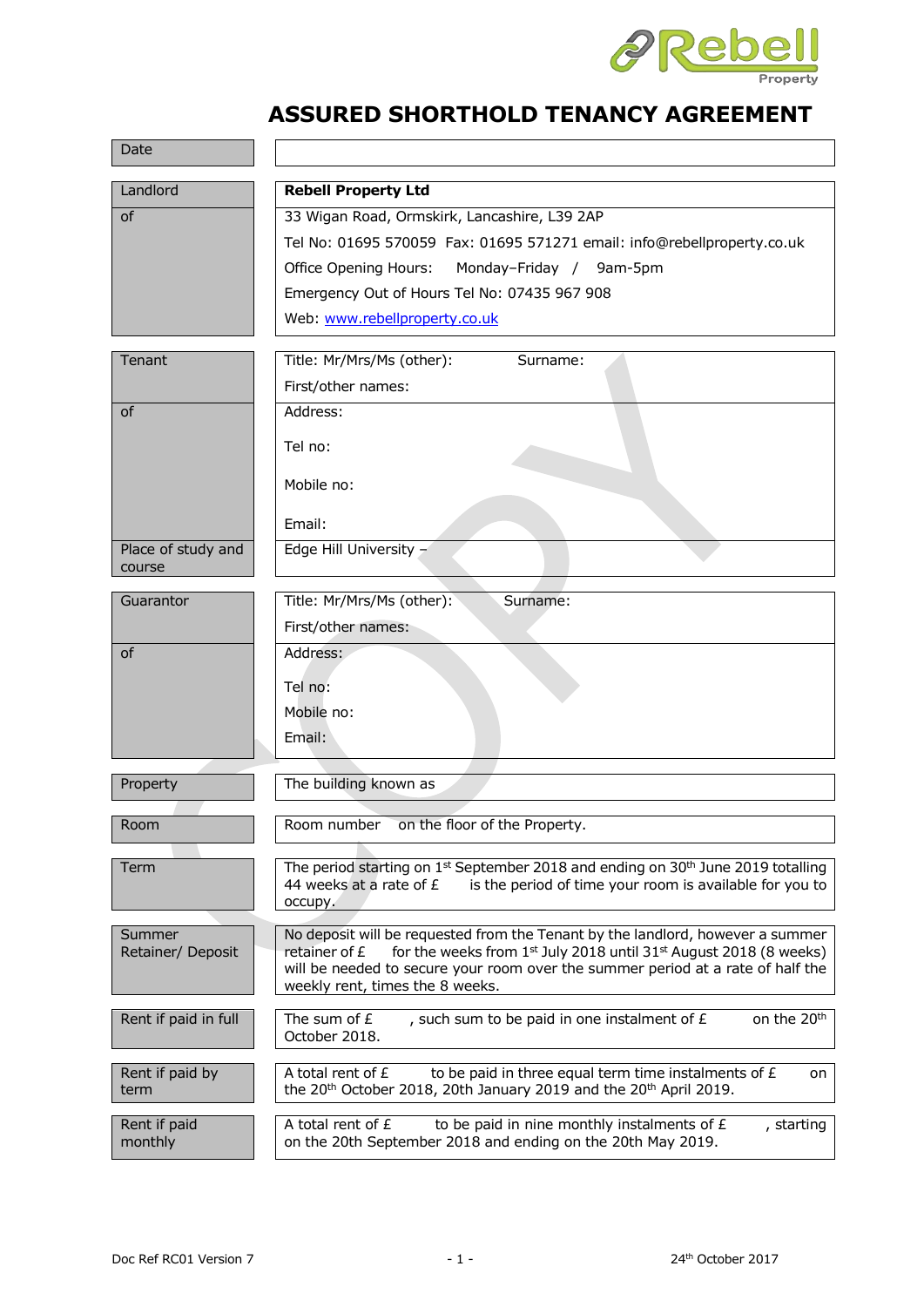

Please note: Should you wish to use the room for any occasional nights during the 8 weeks summer period, you will be charged at an extra £40.00 per night up to a maximum of 14 nights. If you exceed the 14 nights, you will be charged at your normal weekly rent amount shown in box 1 on page 12.

| <b>Common Parts</b> | Those parts of the Property (if any) for the shared use of the Tenant and the<br>Other Tenants which shall include the entrance hall, staircases, landings, toilets,<br>bathroom, lounge, dining room and kitchen, [gardens] but shall exclude the<br>bedrooms let to the Other Tenants on similar terms to this agreement. |
|---------------------|-----------------------------------------------------------------------------------------------------------------------------------------------------------------------------------------------------------------------------------------------------------------------------------------------------------------------------|
| Furniture           | The furniture, furnishings, equipment and other items provided by the Landlord<br>for the Tenant's use in the Room as detailed on the Inventory List - please refer<br>to the Website.                                                                                                                                      |

| Other Tenants | Such other tenants of the Property to whom the Landlord shall let other bedrooms<br>from time to time. |  |  |  |  |  |  |
|---------------|--------------------------------------------------------------------------------------------------------|--|--|--|--|--|--|
|               |                                                                                                        |  |  |  |  |  |  |
|               | $-1$                                                                                                   |  |  |  |  |  |  |

| Common    | The furniture, furnishings, equipment and other items in the Common Parts       |  |  |  |  |  |  |
|-----------|---------------------------------------------------------------------------------|--|--|--|--|--|--|
| Furniture | provided by the Landlord from time to time for the use of by the Tenant and the |  |  |  |  |  |  |
|           | Other Tenants, detailed on the Inventory List, please refer to the Website.     |  |  |  |  |  |  |

The Landlord lets the Room and the Furniture to the Tenant at the Rent for the Term on the Standard Letting Terms at set out in this Tenancy Agreement as varied or supplemented by any Special Letting Terms.

This is an Assured Shorthold Tenancy Agreement under the Housing Act 1988 (as amended). The Tenant understands that the Landlord will be entitled to recover possession of the Room when the Term ends.

The Landlord's name and address set out on page 1 are to be used by the Tenant for all notices (including those in legal proceedings) until the Tenant receives written notification of a different name and address for the Landlord.

# 1 **Standard Letting Terms**

In these letting terms:-

- 1.1 provisions relating to the Property, Room and Common Parts apply to every part of it including any fixtures, fittings and decorations.
- 1.2 when two or more persons are together the Landlord or the Tenant, they are responsible for their obligations both jointly and individually.
- 1.3 the Landlord includes the persons from time to time entitled to receive the Rent.
- 1.4 if the Landlord holds the Property on a lease, the Landlord will procure that (where appropriate) his obligations are fulfilled by the superior landlord.
- 1.5 the headings are only for convenience and are not part of the Letting Terms.

# 2 **The Tenant's Obligations**

# 2.1 Payment of Retainer

The summer retainer is a payment due by all contracted Tenants.

The summer retainer is for the weeks from  $1<sup>st</sup>$  July 2018 until 31<sup>st</sup> August 2018 (8 weeks).

The summer retainer is a charge calculated at a rate of half the weekly rent times the 8 weeks, once paid it guarantees/secures the rooms for the duration of the agreement as detailed on page 1 and page 12.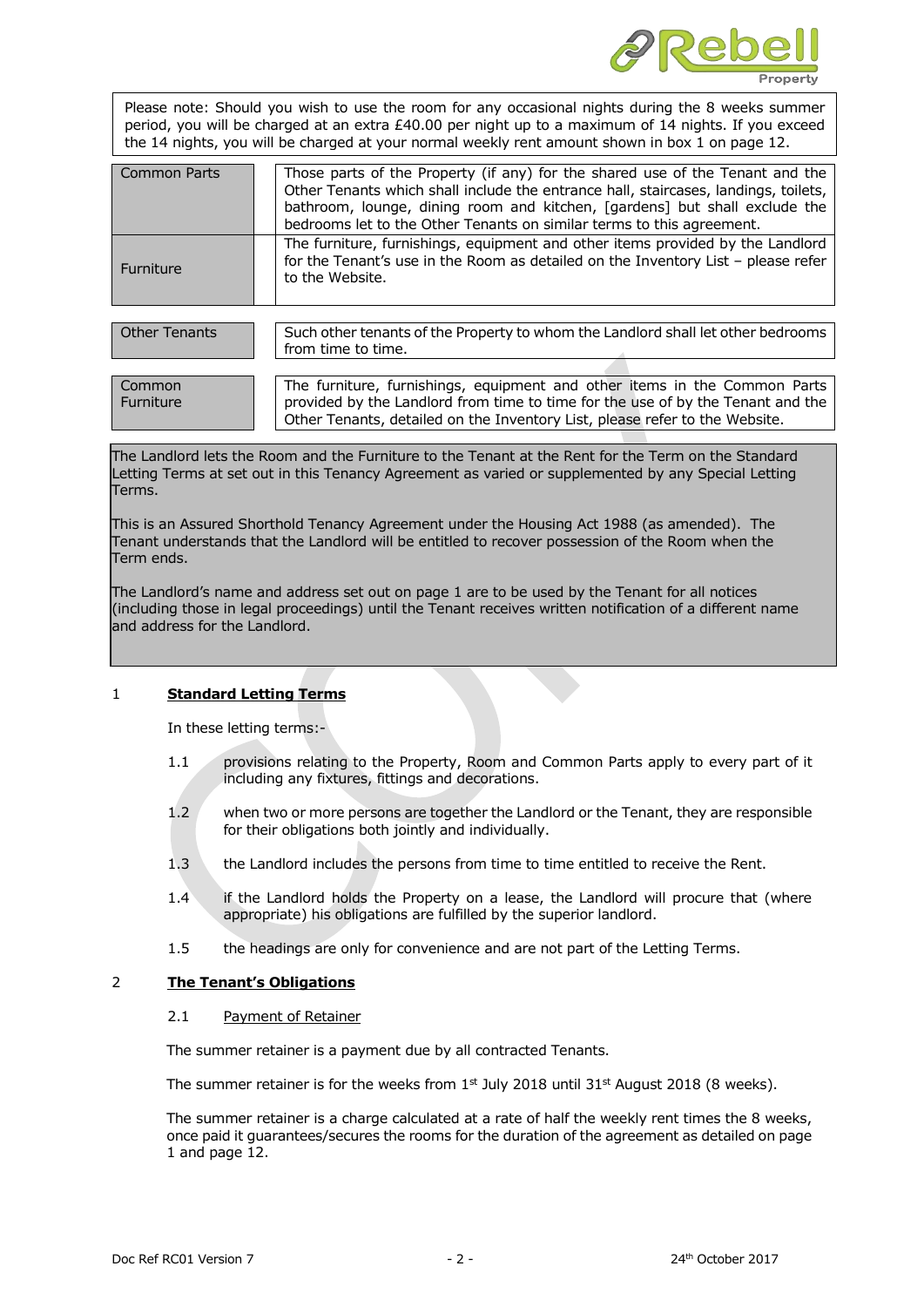



- Marketing of the property
- Arranging viewing times convenient to the Tenant/Parent/Guarantor.
- Application, contracting and administration costs.
- Guarantees that the room will be ready from 1st September 2018, and that the property will be fully refurbished in terms of being freshly painted, professionally cleaned, fully maintained, no damp etc.
- Local collection of your belongings if no access to transport facility.
- Storage of your belongings at your contracted property over the summer period.

In addition the Landlord guarantees that the property will be checked to ensure it is fully compliant in terms of Gas & Electrical safety inspections, carbon monoxide/smoke detectors, and that fire extinguishers are serviced prior the start of the tenancy.

Upon the tenant's arrival, the summer retainer also allows the tenant to customise the room (eg) additional storage, shelving, supply and fit of wall mounted TV brackets if the Tenant brings own tv, hanging of personal pictures, photographs, canvasses, fairy lights etc.

If the Tenant decides to withdraw their application, the Tenant will still be liable for the payment regardless of the situation. Non-payment will result in the debt being forwarded to the Landlord's bad debt recovery agency for collection. Thereafter court action may be taken which could result in a CCJ (County Court Judgement) against the tenant, as well as incurring all the related costs in relation to the recovery of the outstanding rent.

#### 2.2 Payment of Rent

The Tenant will pay the Rent on the Rent Days and if the Tenant fails to pay on the due date, any amount of Rent or other sum payable to the Landlord under this Tenancy Agreement, the Tenant will on demand, pay to the Landlord a  $£100$  late payment charge, thereafter a daily charge of £10 will be applicable until rent and fine is received in full.

Should the tenant pay the rent arrears in full but not the fine the £10 daily charge will continue. If the due rent date falls on a weekend, payment must be made on the previous working day.

For tenants paying on a monthly basis the tenant will pay to the landlord a  $£35.00$  late payment charge, thereafter a daily charge of £10 will be applicable until the rent and fine is received in full. Should the tenant pay the rent arrears in full but not the fine the  $£10$  daily charge will continue. If the due rent date falls on a weekend, payment must be made on the previous working day.

Should payment continue to remain unpaid, details will be passed over to the Landlord's Debt Recovery Agency and thereafter court action may be taken which could result in a CCJ (County Court Judgement) against the tenant and/or Guarantor, aswell as incurring all the related costs in relation to the recovery of the outstanding rent.

Please note it is the Tenant's responsibility if paying by standing order that their bank has the correct information and documentation to make the payments. Likewise if paying by any other method it is the Tenant's responsibility to ensure enough time is given in order for your payments to be received by the Landlord on or before the correct date. Any late payments where a third party is potentially responsible needs to be investigated by the student, a formal written reason must be gained from the third party in question to cancel any late payment charges.

#### 2.3 Landlord's Payment Details

The Landlord can accept most payment methods; Cash, Cheque, Standing Order, Bank Transfer and Card (if payment is made by card, the Landlord can accept this in person or over the telephone. Please note, an administration charge of £5.50 will be added to the amount). If the Tenant agrees to pay the Landlord via Bank Transfer, the Tenant is to pay into the Landlord's nominated bank account detailed below:

**Lloyds Bank PLC Rebell Property Ltd** Account Number: 22872860 Sort Code: 30-97-88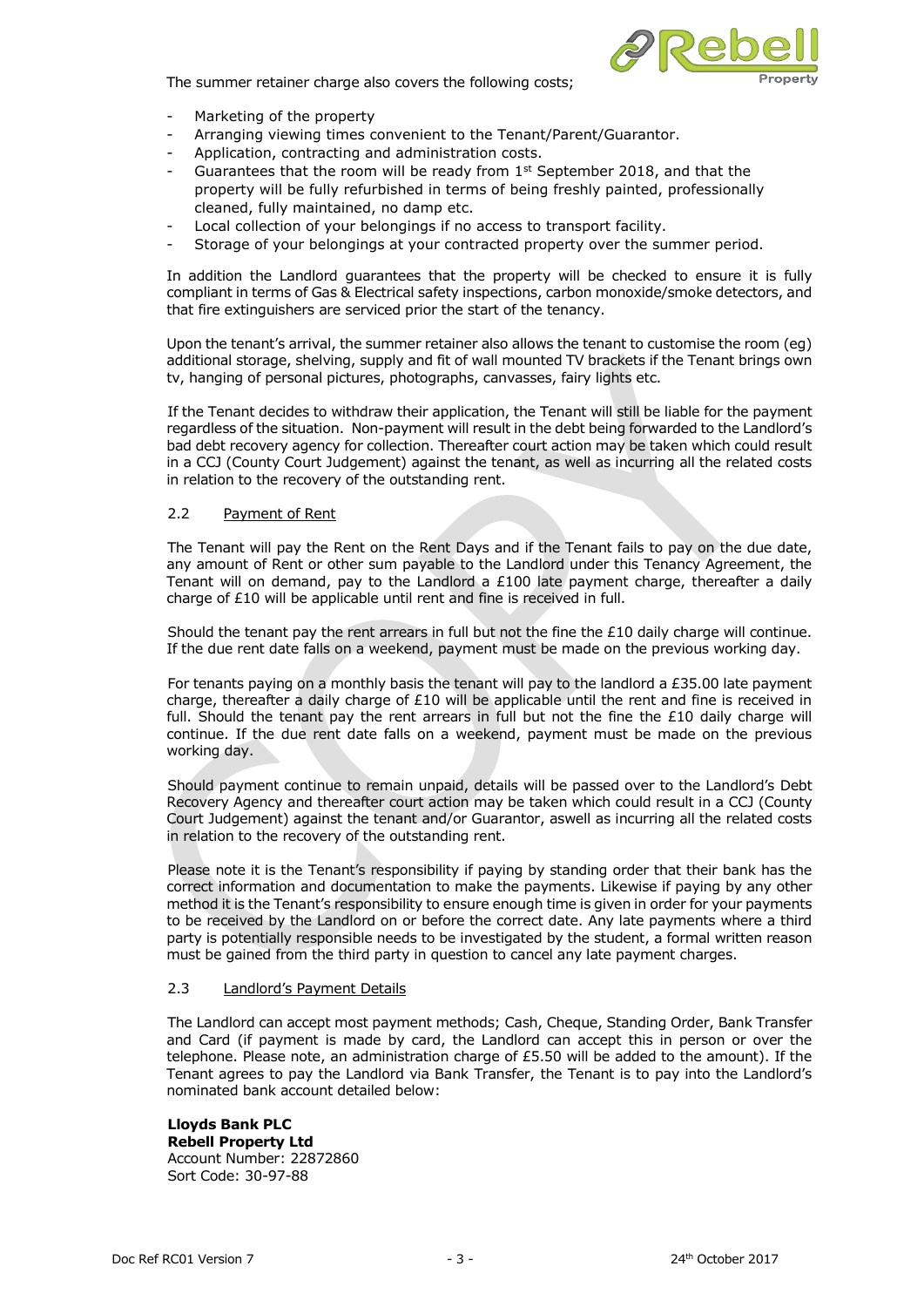

## 2.3.1 Council Tax

 The tenant must ensure that they apply for a council tax exemption certificate (CTC). The tenant must supply the Landlord with a copy of their council tax exemption certificate (CTC) before the end of October 2018.

# 2.4 Outgoings

The Landlord will be responsible for the payment of all bills (including, water, gas, electric, broadband, TV license (in communal area) and line rental (see section 3.3 for further details). The Tenant will pay all general daily living costs, including items such as, bin bags, TV license in bedrooms, etc.

#### 2.5 Use of the Property, Furniture and Common Furniture

The Tenant will:-

- 2.5.1 use the Room, Common Parts, Furniture and Common Furniture carefully and properly and will not damage them.
- 2.5.2 take proper precautions to prevent the escape of water in or from the Property.
- 2.5.3 not bring dangerous substances onto the Property.
- 2.5.4 report to the Landlord any disrepair or defect to the Property, Furniture or Common Furniture for which the Landlord is responsible.
- 2.5.5 not do anything which would invalidate the insurance of the Property or the Furniture or Common Furniture or entitle the insurers to refuse to pay out policy monies or to increase the insurance premiums.
- 2.5.6 be responsible for the actions of anyone who is at the Property with the permission of all the Tenants and ensure that the other tenants are not affected by the said visitor; any improper conduct by the visitor may result in a warning being issued to the tenant.
- 2.5.8 pay a £50 contribution should the tenant request a different bed (the £50 charge does not relate to the beds being changed due to wear and tear).

#### 2.6 Maintain the condition of the Property

The Tenant will:-

- 2.6.1 keep the Room, Common Parts, Furniture and Common Furniture in as good condition as at the date of this Tenancy Agreement.
- 2.6.2 clean the window(s) on the inside of the Room at least once every month.
- 2.6.3 keep the window or windows in the Room attractively dressed and not place objects of any nature on the window ledge(s).

but, if the Tenant complies with clause 2.4 the Tenant will not be responsible for fair wear and tear caused by normal use or for damage by risks insured under clause 3.4.

2.6.4 It is the responsibility of all members of the Student Household to clean and maintain both their own study rooms and all the communal areas.

In order to assist in the regular cleaning and tidying of the communal areas it is a requirement of your Tenancy that student tenants participate in a rota system for the shared cleaning of all communal areas.

Should it be found on inspection that this is not the case then a second inspection will be organised. If it is still found to be at a poor standard then contract cleaners will be employed and all tenants will be responsible for the cost incurred. Please note payment to be made within 14 days from the invoice date, thereafter a daily charge of  $£10$  will be applicable until payment is received in full.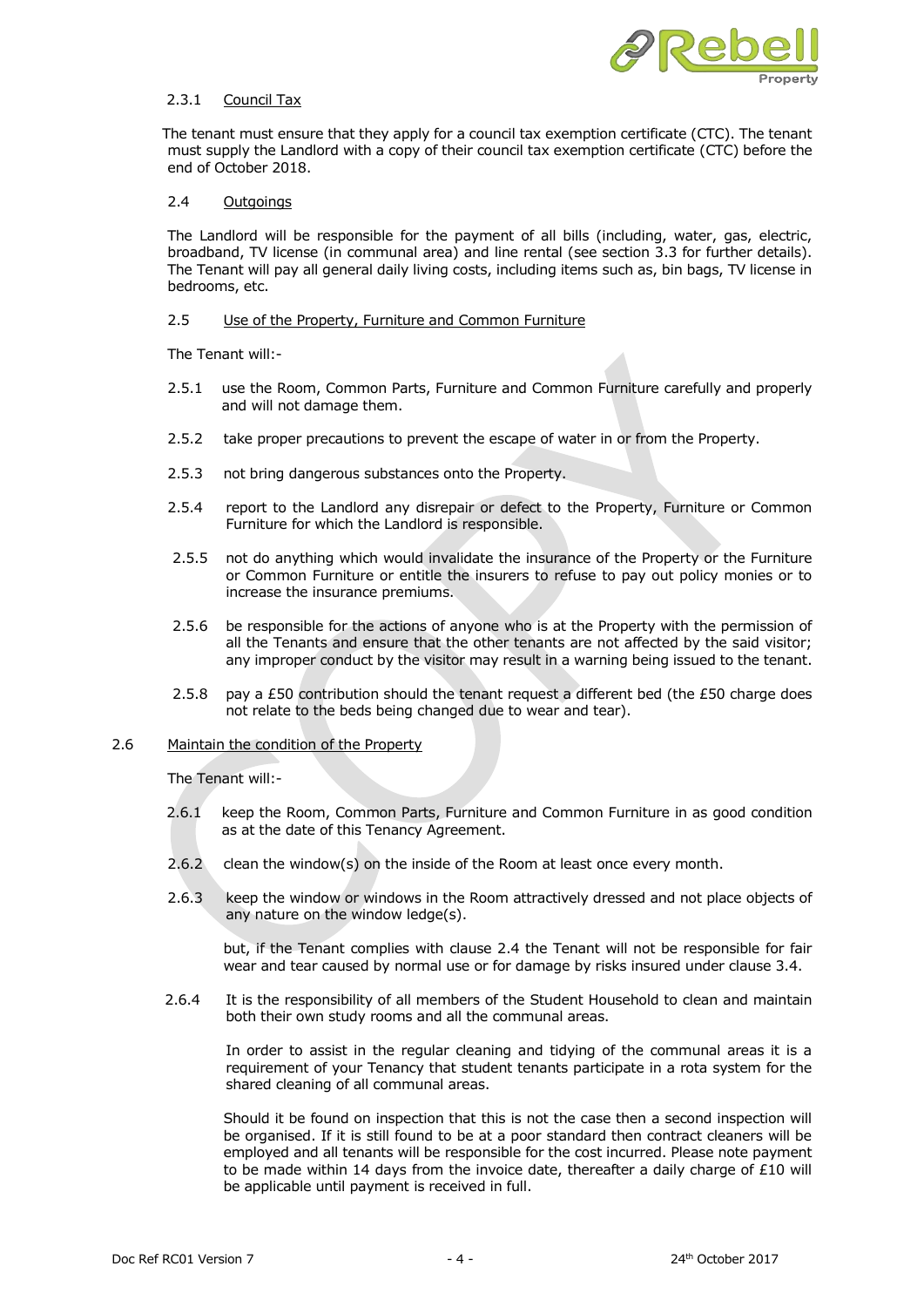

2.6.5 It is the responsibility of all tenants to ensure all bins are properly put out and brought in each week on the designated day. If bins are not properly put out and brought back in on the designated day each week there will be a  $£10$  charge per household. Rubbish should not be left in the back garden/yard if this is the case you will be asked to move the said rubbish within 24 hours, if ignored Rebell will move the rubbish at a cost of £50 to the house. Please note payment to be made within 14 days from the invoice date, thereafter a daily charge of £10 will be applicable until payment is received in full.

#### 2.7 Replace damaged items

The Tenant will immediately pay the Landlord for:-

- 2.7.1 any glass broken by the Tenant.
- 2.7.2 any Furniture or Common Furniture which are damaged, destroyed or lost by the Tenant, including damage/burns to carpets (including iron or hair-straightener burns)
- 2.7.3 any components of gas, electrical, heating or other appliances which become defective due to misuse by the Tenant.

Please note: any damaged/destroyed or lost items unidentified to one particular tenant will be charged equally to all tenants.

#### 2.8 Allow Entry by the Landlord and Agent

The Tenant will allow the Landlord or his agent and any superior Landlord (and where necessary with workmen and others) at all reasonable times during the Term on reasonable prior notice (or without notice in emergency) to enter the Room and the Common Parts where reasonably required for the purpose of:-

- 2.8.1 repairing or painting the outside of the Property or carrying out any structural or other necessary repairs to the Property.
- 2.8.2 examining the state and condition of the Property and of the Furniture and Common Furniture.
- 2.8.3 decorating or cleaning the Property.
- 2.8.4 showing the Property to prospective tenants or purchasers.

# 2.9 Notice to repair

If there are any wants of repair due to the Tenant's failure or anyone authorised by the Tenant to comply with the above then the Landlord may (but shall not be obliged to) carry out such works of repair the cost of which will be a debt due to the Landlord payable on demand. Please note payment to be made within 14 days from the invoice date, thereafter a daily charge of  $£10$ will be applicable until payment is received in full.

## 2.10 No assigning or underletting etc

The Tenant will not:-

- 2.10.1 assign, underlet, charge or part with possession of the whole or any part of the Room, except by an assignment of the whole of the Room to a registered student with Edge Hill University and then only with the Landlord's prior written permission, which will not be unreasonably withheld and only after internal credit checks have been successfully completed by the Landlord.
- 2.10.2 take in lodgers.
- 2.10.3 share occupation of the Room with any person.
- 2.10.4 sell, lend, charge or otherwise dispose of, or part with possession of any of the Furniture and Common Furniture.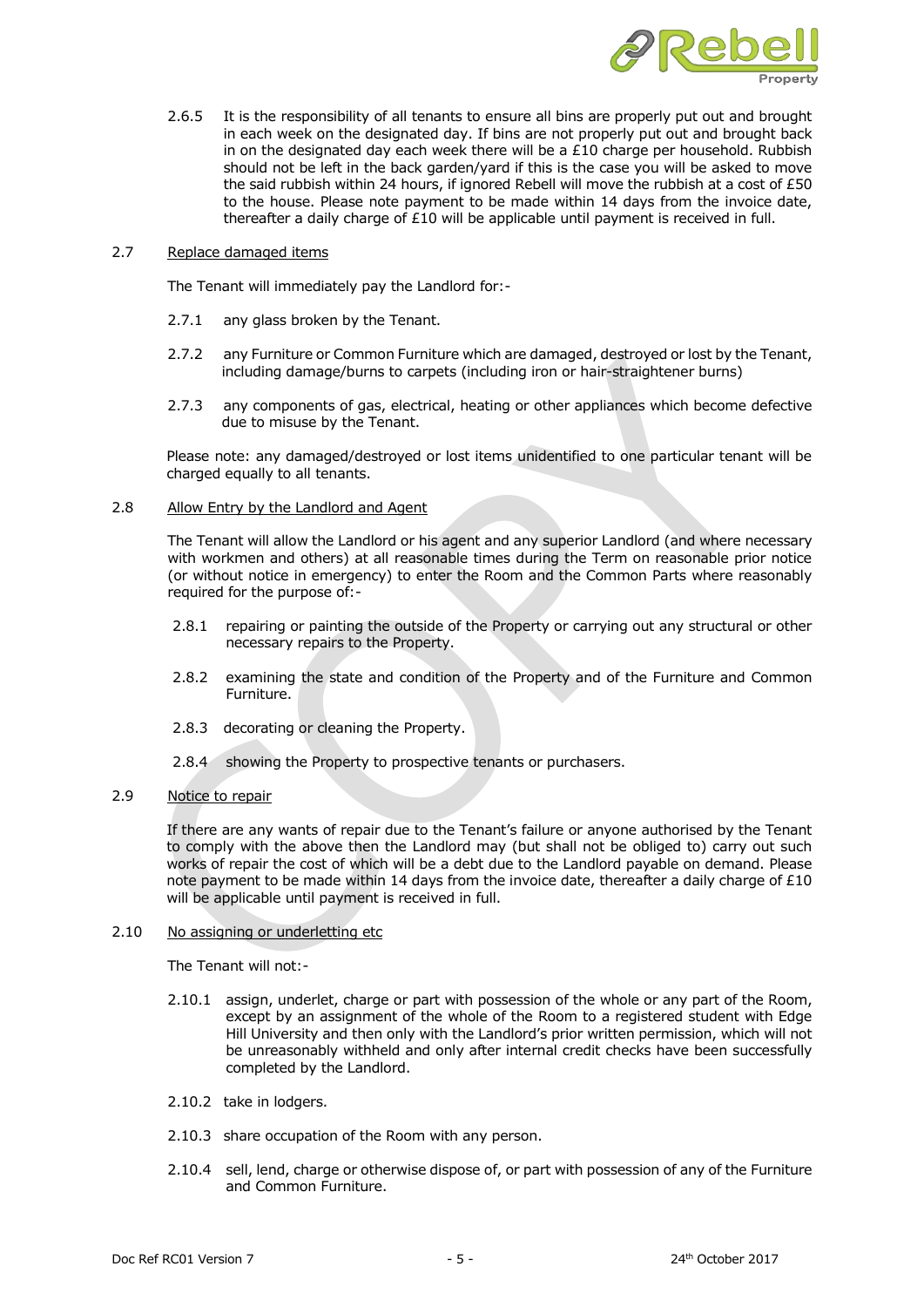

- 2.10.5 In the event that the Tenant assigns the Room in accordance with clause 2.10.1 the Tenant will pay to the Landlord  $£150$  simultaneous with completion of the assignment in respect of the Landlord's administration fees.
- 2.10.6 Once Signed your Tenancy Agreement is binding and operational until the end of the period signed for as indicated on the first page of this Tenancy Agreement. Students wishing to end their Tenancy early will not be able to discharge the payment responsibilities agreed in the Tenancy agreement until they have complied with all of the following.
	- 2.10.6.1 To give notice verbally and in writing to Rebell Property Ltd Head Office of the tenants intention to terminate the agreement.
	- 2.10.6.2 To provide a replacement Tenant for the property. This Tenant must be a student from Edge Hill University in Full Time Education and be able to move in with the agreement of all other Tenant's remaining in the house; the original Tenant must return the keys to the office. The replacement student will only be responsible for payment and the room once they are in receipt of the keys from the office and the contract is signed, until this point the existing Tenant is liable and responsible for the room, rent and all other contractual agreements.
	- 2.10.6.3 If the Tenant leaving early cannot offer a suitable replacement to take over their room, they will remain liable to pay all of the agreed fees until such time as the Landlord finds a suitable replacement tenant or the vacating student does so. Please note that whilst Rebell Property will do their best to market and advertise the said room, the responsibility to find a replacement does remain with the student who wishes to leave early.

# 2.11 Use of Property

The Tenant will not carry on any profession, trade or business whatsoever at the property but will use it only as a private residence for the Tenant personally.

### 2.12 Proper Conduct & Disciplinary/Warning Procedure

The Tenant will not:-

| 2.12.1 | do anything at the Property which is illegal or immoral or is a nuisance,<br>disturbance or annoyance to the other Tenants or the occupiers of any adjoining<br>premises. Any alleged bullying/grievances/disputes between Tenants, the<br>Landlord will attempt to resolve in the first instance. If it continues, it will be<br>reported to the quarantors and parents to resolve. Thereafter if it continues, the<br>University Accommodation Team will be notified and dealt with in accordance to |
|--------|--------------------------------------------------------------------------------------------------------------------------------------------------------------------------------------------------------------------------------------------------------------------------------------------------------------------------------------------------------------------------------------------------------------------------------------------------------------------------------------------------------|
|        | their policies and procedures.                                                                                                                                                                                                                                                                                                                                                                                                                                                                         |

- 2.12.2 hang on the outside of the Property any flowerbox, flowerpot or similar object or any clothes or others articles.
- 2.12.3 block, or put noxious or damaging substances into the sinks, baths, lavatories, cisterns or waste or soil pipes in the Property or allow them to overflow.
- 2.12.4 install, take into, use or keep at the property any heater or like object which requires paraffin or gaseous fuel, and not burn candles or like substances in the property without express written permission of the Landlord (which will not be unreasonable withheld).
- 2.12.4 leave anything in the Common Parts.
- 2.12.5 park any vehicle on any approaches, private roads or other communal areas belonging to the Property except in parking areas (if any) designated for use by the occupants of the Property. Parking provided by any local authority is to be used by contracted Tenants only, once a successful application has been made, the Tenant is to inform the Landlord.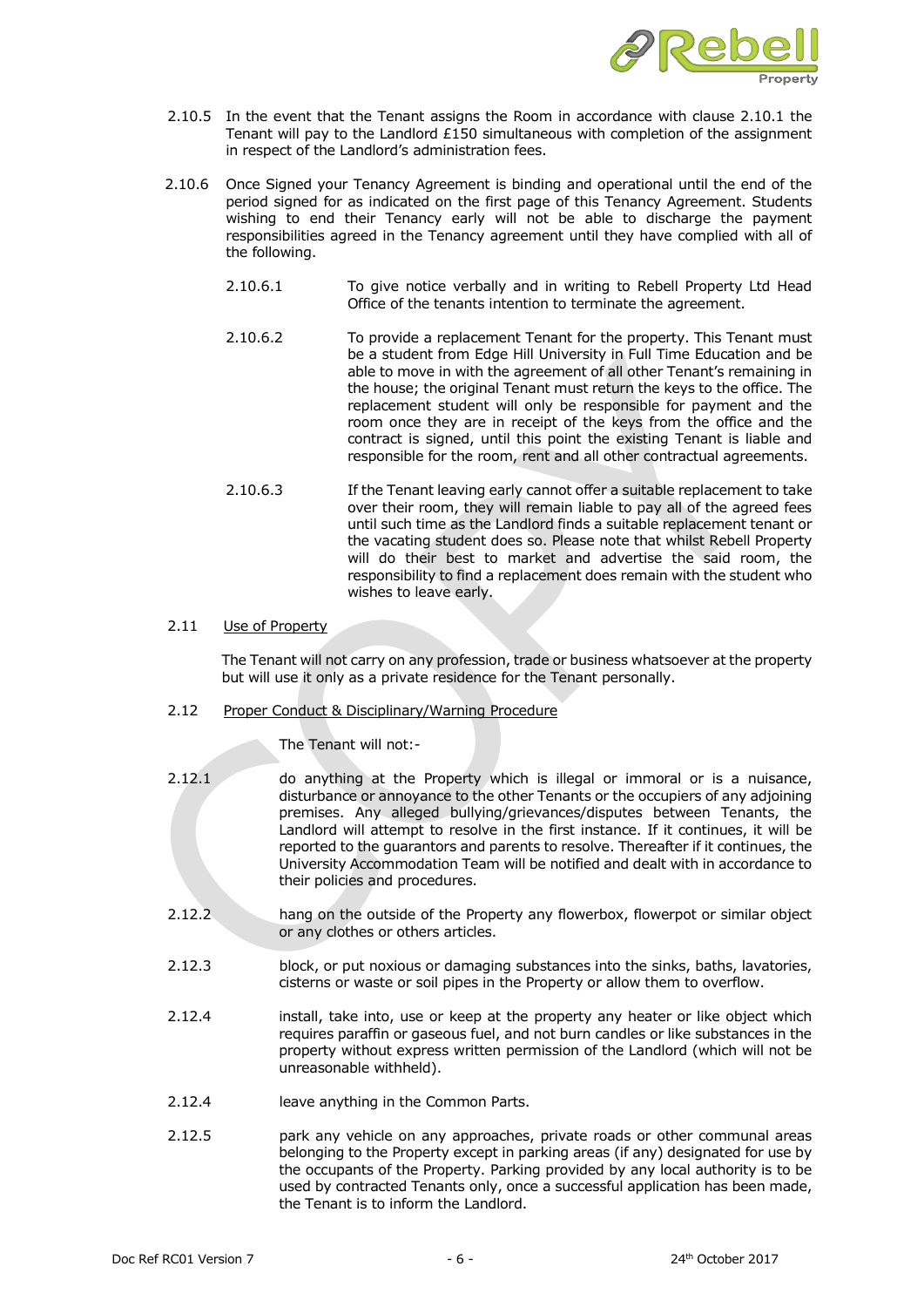

- 2.12.6 leave the entrance doors of the property open, or remove the back door key from the lock for fire reasons.
- 2.12.7 use any passenger lifts in the Property for carrying heavy goods.
- 2.12.8 use in the Property any electrical device which is not fitted with an effective suppressor.
- 2.12.9 use any television in the Property without holding a television licence.
- 2.12.10 change any of the locks of the Property or have any duplicate keys made without the Landlord's prior written permission.
- 2.12.11 keep any dog, cat, bird or other animal or reptile in the Property.
- 2.12.12 obstruct any fire escape or fire corridor or fire door.
- 2.12.13 do or omit anything which puts the health and safety, the security, or the welfare of the Property or the Other Tenants at risk.
- 2.12.14 misuse or undertake any illegal downloading / uploading / surfing on the internet.
- 2.12.15 smoke within the property, or allow any of their visitors to do so. The Landlord operates a non smoking policy in all of their student houses.

The policy covers all areas within the student house, both communal and individual study areas. By signing your assured short-hold tenancy you agree to adhere to and support the successful implementation of the non smoking policy in your student home.

- 2.12.16 allow any visitors to effect the stay of other paying tenants in the house and if their stay is effected the visitors will not be allowed to visit there again without the permission of all the tenants and may also result in a warning for the said Tenant.
- 2.12.17 improper conduct will be dealt with by our disciplinary/warning procedure.
- 2.12.18 leave on electrical lights or heating unnecessarily.
- 2.12.19 steam the bathrooms up excessively or drip excessive water upon the floor of the bathrooms causing damage to the ground floor ceilings.
- 2.12.20 take the key out of the back door or use the key as a replacement should you lose your front door key.

## 2.13 No Alterations

The Tenant will not:-

- 2.13.1 alter or add to the Property internally or externally.
- 2.13.2 decorate the exterior or the interior of the Property.
- 2.13.3 erect any external aerial or satellite dish at the Property.
- 2.13.4 place any posters notices signs or other objects of any nature in the windows of the Property.
- 2.14 Pass on notices

The Tenant will promptly give to the Landlord a copy of any notice, order or legal proceedings relating to the Property received by the Tenant from any superior landlord, government department, local or public authority or other party.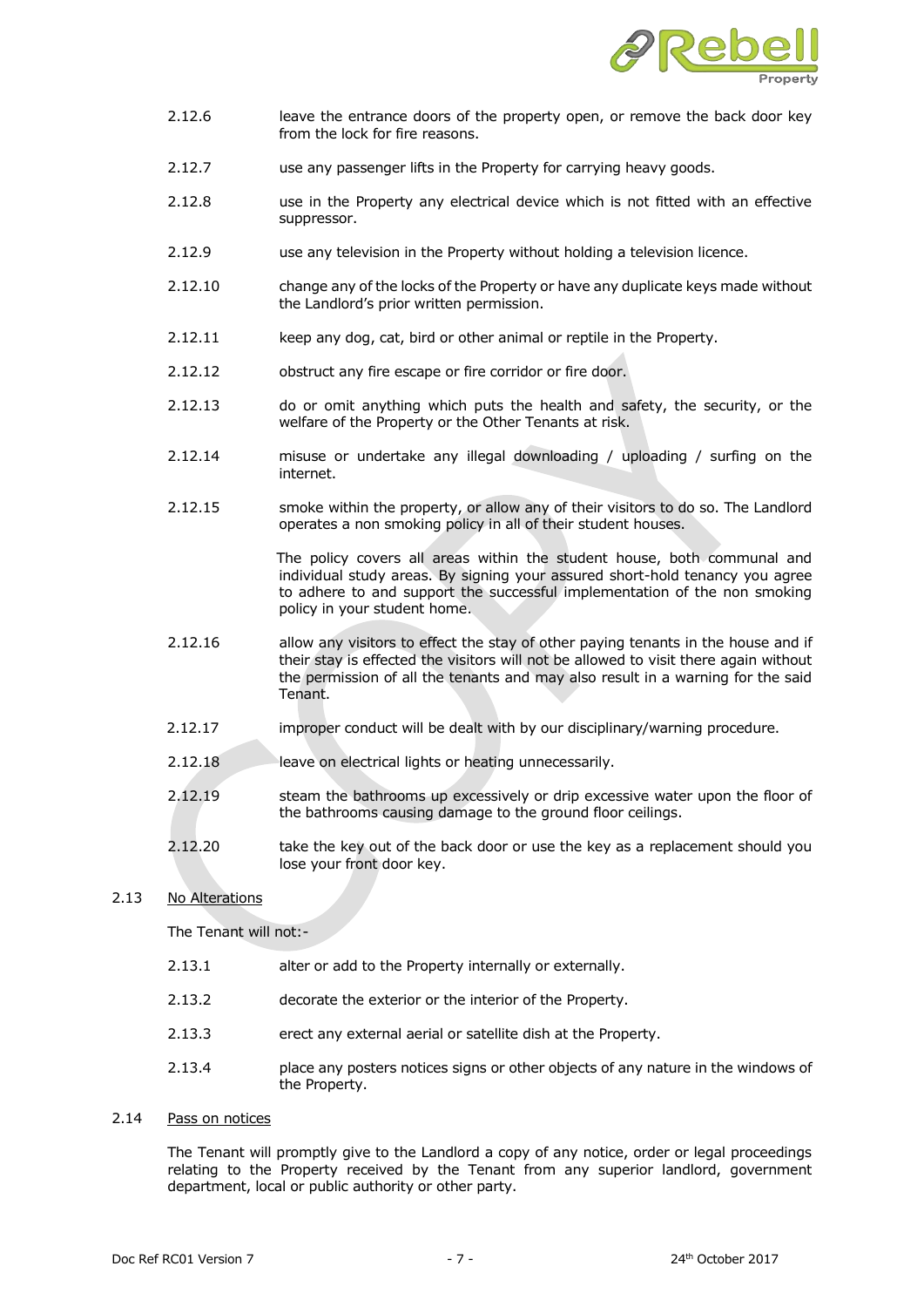## 2.15 Obligations at the end of Term



The Tenant will:- at the end of the Term (however it ends):-

2.15.1 arrange with the Landlord to return all keys associated to the Property.

The Tenant must hand keys back personally and obtain a receipt from the Landlord as proof of return. If the Tenant is unable to return the keys in person, the Tenant is to instruct a representative of their choice to return them on their behalf. The representative is to get a receipt from the Landlord as proof of return.

If the Tenant is unable to return the keys personally or arrange for a representative to return on their behalf, keys must be sent to the Landlord address as detailed on page 1 via recorded delivery, again a receipt must be obtained by the Tenant as proof of purchase.

If keys are not returned the Landlord will investigate and request a copy of any receipts as per the detailed process.

If keys are not returned to the Landlord and the Tenant is unable to supply proof of purchase an £100.00 charge will be issued to cover the Landlord's administration and costs for changing the locks at the property.

- 2.15.2 give the Landlord vacant possession of the Property.
- 2.15.3 leave all the Furniture and Common Furniture in the same rooms and positions in the Property as at the start of the Term.
- 2.15.4 ensure that the contracted room and the Furniture are completely clean and tidy and are in the condition required by these Letting Terms. The Landlord will attend to the property on the Tenant's move out date which is to be agreed between the Landlord and Tenant prior to move out date, whereby a full inspection will be carried out to ensure the room is to an acceptable standard and all personal belongings are removed (including; pictures, bedding, clothes etc). Please note, a set fee of £100.00 will be invoiced to the Tenant if found personal items remain at the property and/or the room is not cleaned.
- 2.15.5 with joint liability with the Other Tenants, ensure that the Common Parts and Common Furniture are completely clean and tidy and are in the condition required by these Letting Terms. The Landlord will attend to the property on each of the Tenant's move out dates, whereby a full inspection will be carried out to ensure the property is left in an acceptable condition. Please note, a set fee of £100.00 will be invoiced to all Tenant's contracted to the property if found unacceptable.
- 2.15.6 attend with the Other Tenants an inspection of the Furniture and Common Furniture carried out by or on behalf of the Landlord, if possible.
- 2.15.7 if staying for the following year (subject to agreement by the landlord) ensure all contracts and retainer monies are paid by 30<sup>th</sup> April 2019. Please refer to page 12, reference retainer charge. Please note, if staying for the following year the Tenant is able to leave their belongings at the property.
- 2.15.8 ensure if staying over the summer period, that the house is kept to a high standard ready for the tenants returning after the summer.

# 3. **The Landlord's Obligations**

3.1 Occupation by Tenant

The Landlord agrees to give to the Tenant:-

- 3.1.1 exclusive uninterrupted occupation of the Room
- 3.1.2 shared occupation of the Common Parts with the Other Tenants.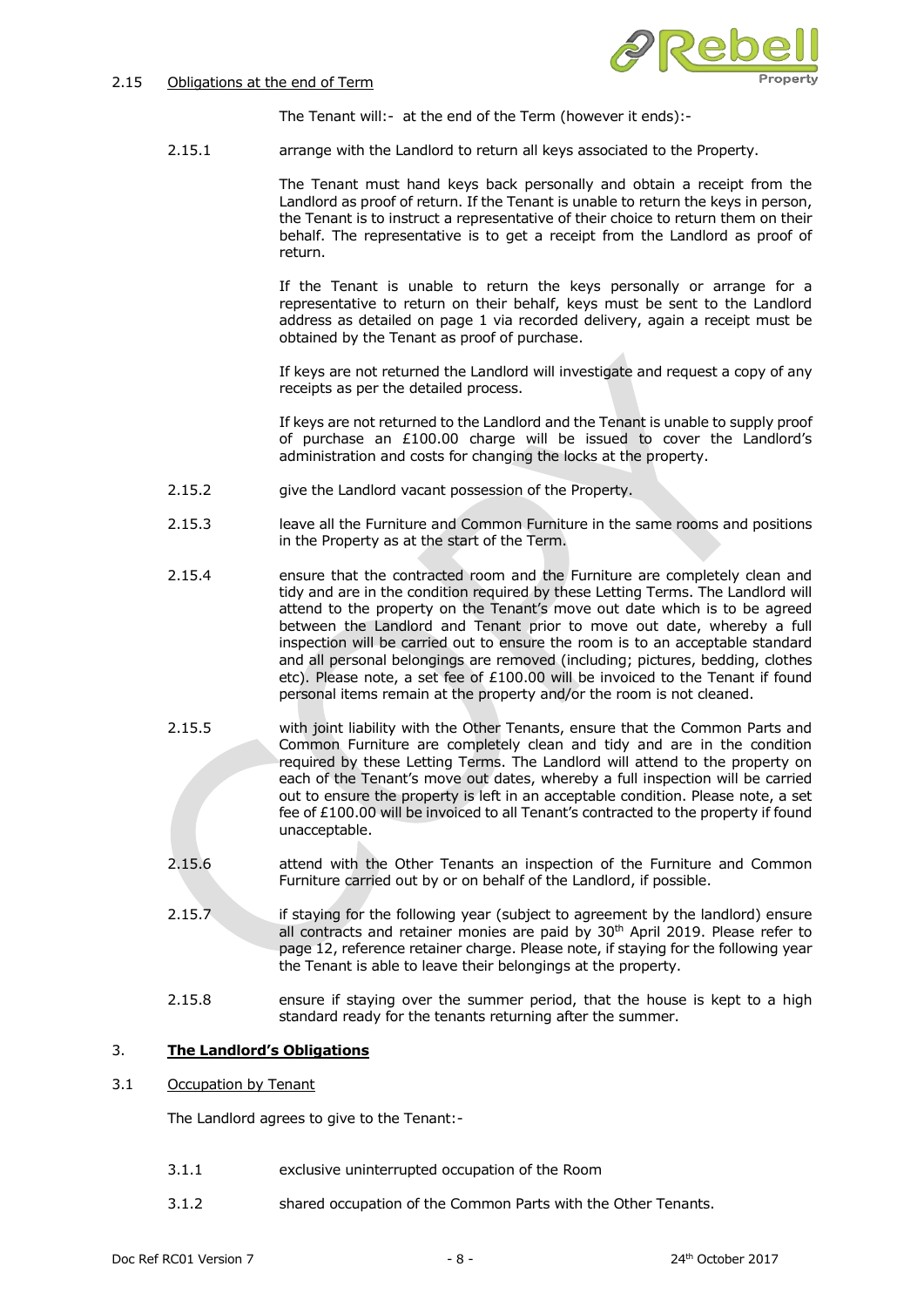3.1.3 exclusive use of the Furniture.



3.1.4 shared use of the Common Furniture with the Other Tenants.

for the duration of the Term for as long as the Tenant complies with the Tenant's Obligations under this Tenancy Agreement.

# 3.2 Main Repairs

At the beginning of the Term the Landlord will :-

- 3.2.1 ensure that the Room, the Common Parts, the Furniture and the Common Furniture are clean.
- 3.2.1.1 ensure that the Room and the Common Parts are in tenantable repair and condition.
- 3.2.1.2 ensure that the Furniture and the Common Furniture are in safe and working condition fit for the use of the Tenant under clause 3.1.
- 3.2.1.3 ensure that the Property and the Room are each equipped with a lock.
- 3.2.1.4 provide the Tenant with a set of keys to the Property and to the Room, any lost key's must be notified to the landlord who will replace them at a cost.

The Landlord will maintain in good condition:-

- 3.2.2.1 the outside of the Property.
- 3.2.2.2 the main structure of the Property.
- 3.2.2.3 the fixed gas, electrical and heating appliances in the Property.
	- 3.2.3.1 The Landlord will throughout the Term as soon as reasonably practicable after becoming aware of the damage concerned repair any damage to the Furniture and the Common Furniture and to the interiors of the Room and the Common Parts but this does not include remedying any damage caused by the Tenant or the Other Tenants unless the cost is met by the insurance under clause 3.4. Please note bringing trades in to complete repairs will result in a degree of disruption in terms of dust, tools on site, furniture being moved etc.

## 3.3 Landlord's payments etc

- 3.3.1 If the Landlord holds the Property on a lease, the Landlord will pay the rents, service charges and other sums payable under the lease and will observe all obligations imposed on him by that lease except for those which are the Tenant's Obligations under this Tenancy Agreement.
- 3.3.2 The Landlord will pay the utilities bills (water, gas, electricity), light bulbs, communal TV License, line rental and internet access in respect of the Property.

## 3.4 Insurance

The Landlord will:-

- 3.4.1 arrange for the Property and Furniture and Common Furniture (but not the Tenant's or the Other Tenants' possessions) to be insured under comprehensive insurance policies.
- 3.4.2 use all reasonable efforts to arrange for any damage caused by an insured risk to be remedied as soon as practicable.
- 3.4.3 refund to the Tenant any Rent paid for any period in which the Room is uninhabitable or inaccessible as a result of such damage unless caused by the tenants themselves. If an alternative room is made available, no refund will be given. Please note that refunds and replacement goods will not be given for loss of service caused by the service/utility provider or by faulty equipment supplied by an outside source e.g boilers. Should heating, lighting or water be affected temporary arrangements will be made to minimise disruption.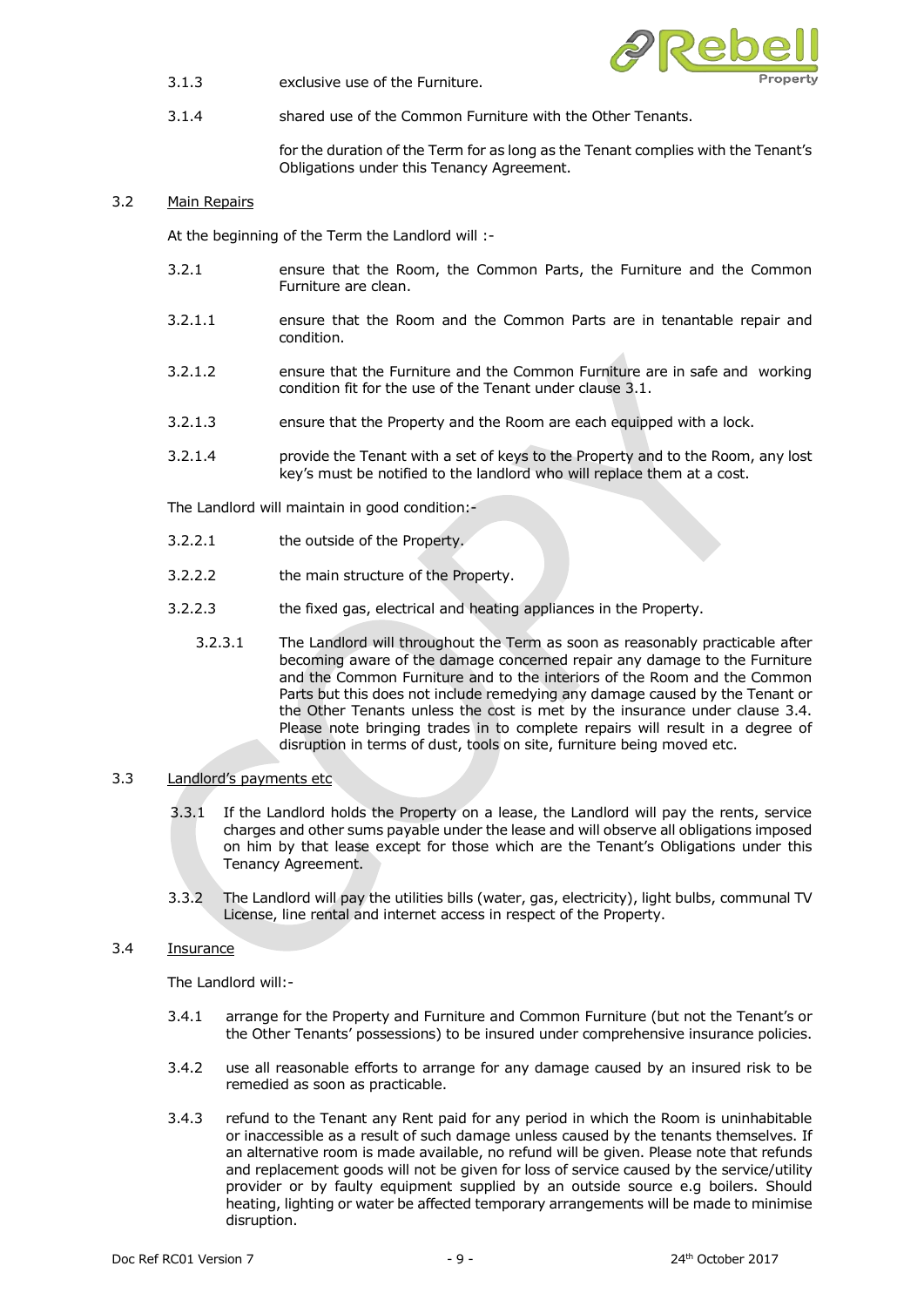

but clause 3.4.2 and 3.4.3 will not apply if the insurers refuse to pay out the policy monies because of anything the Tenant has done or failed to do in breach of the Tenant's Obligations under this Tenancy Agreement.

#### 3.5 Rent Receipt

If requested by the Tenant, the Landlord shall give a written receipt of rent paid by the Tenant to the Landlord.

- 3.6 Landlord Charges to Tenant
- 3.6.1 If requested by the Tenant, a paper copy of the signed agreement will be produced at a cost to the Tenant of £12.00. The charge does not include the original tenancy, only copies requested after the Tenancy has begun. Electronic copies are non-chargeable.
- 3.5.2 Replacement keys are charged at  $£10.00$  per key to the Tenant. If however, the Tenant misplaces the keys to the property resulting in the house security being at risk, a charge of £100.00 will be issued to ensure the security of all contracted Tenants, by changing all locks to the property. Please note, this is the responsibility of the Tenant to let the Landlord know immediately.

# 4. **The Guarantor's Obligations**

The Guarantor:-

- 4.1 guarantees that the Tenant will observe and perform the Tenant's Obligations. Any obligations not met by the tenant will be referred to the Guarantor to action.
- 4.2 will pay to the Landlord on demand any outstanding sums due by the Tenant under the terms of this Tenancy Agreement. Should payment continue to remain unpaid, details will be passed over to the Landlord's Debt Recovery Agency and thereafter court action may be taken which could result in a CCJ (County Court Judgement) against the Tenant and/or Guarantor, aswell as incurring all the related costs in relation to the recovery of the outstanding rent.

The Guarantor's Obligations continue until such time as the Term ends and the Tenant has vacated the Property.

## 5. **Termination**

5.1 Landlord's right of termination

If at any time:-

- 5.1.1 any instalment of the Rent is not received in full within 28 days of the date when the Landlord formally demands it after it has fallen due or
- 5.1.2 the Tenant fails to comply with any of the Tenant's Obligations under this Tenancy Agreement, or
- 5.1.3 the Tenant becomes bankrupt or an interim receiver of his property is appointed, or
- 5.1.4 the Tenant (without making arrangements with the Landlord or the Landlord's Agent) leaves the Room unoccupied for more than three weeks; or
- 5.1.5 any of the following grounds set out in the Housing Act 1988 apply:-
	- 5.1.5.1 a mortgagee of the landlord, so entitled, wishes to sell the Property;
	- 5.1.5.2 the rent is unpaid for a certain period of time, depending how frequently it is to be paid under this agreement then the Landlord may re-enter the Room and upon such re-entry the Term shall absolutely determine but without prejudice to any claim which the Landlord may have against the Tenant in respect of any antecedent breach of any covenant or other term of this agreement.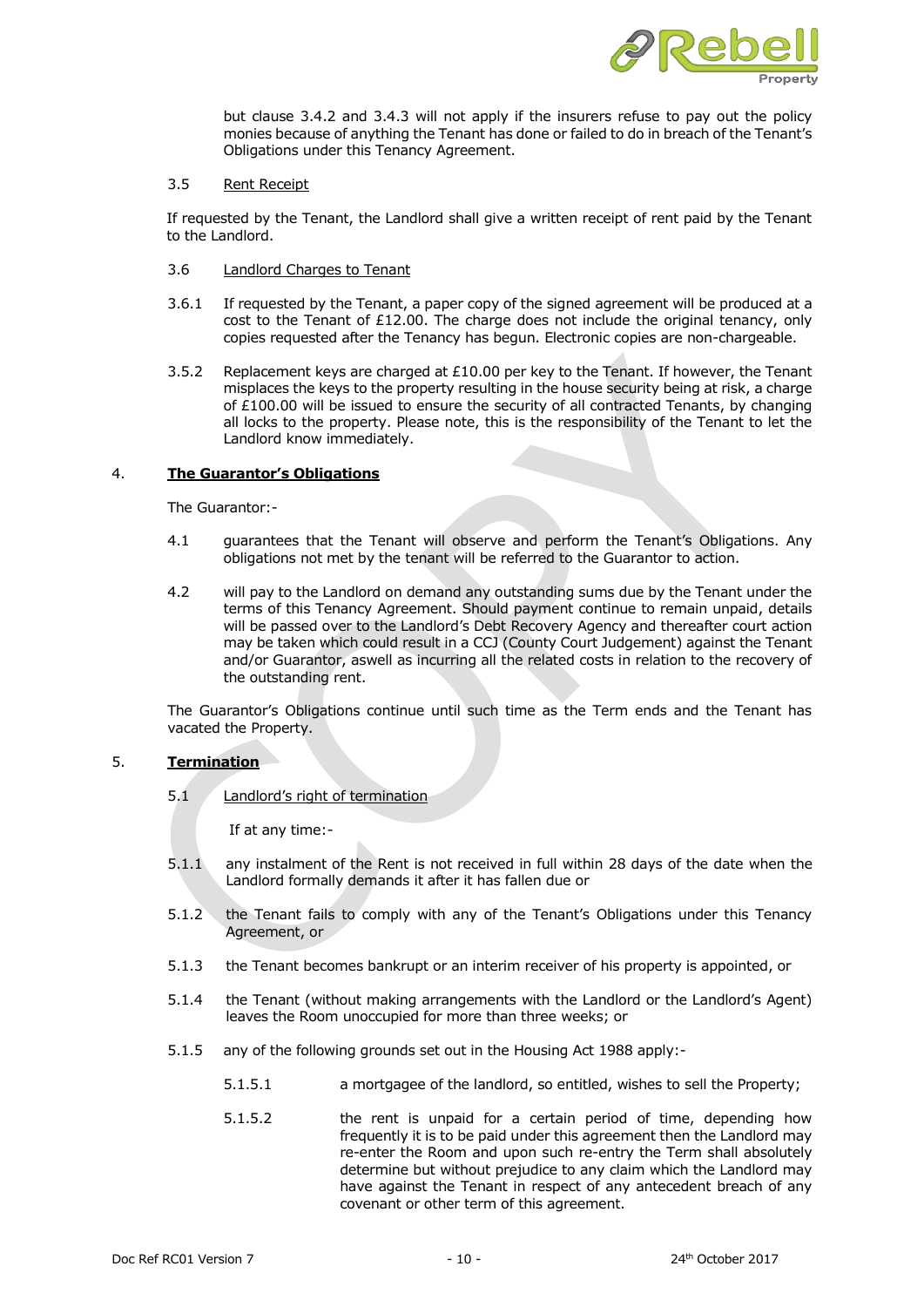

# 5.2 Effect of Termination

Termination of this Tenancy Agreement under Clause 5.1 and 5.2 ends the Term but does not release the Tenant from any outstanding obligation.

# 5.3 Joint Responsibility

It is the responsibility of all parties to ensure that all changes in terms of address contact details are communicated to each other as and when they occur.

# 6.0 **Complaint Procedure**

6.1 Any complaint by either party to be made in writing.